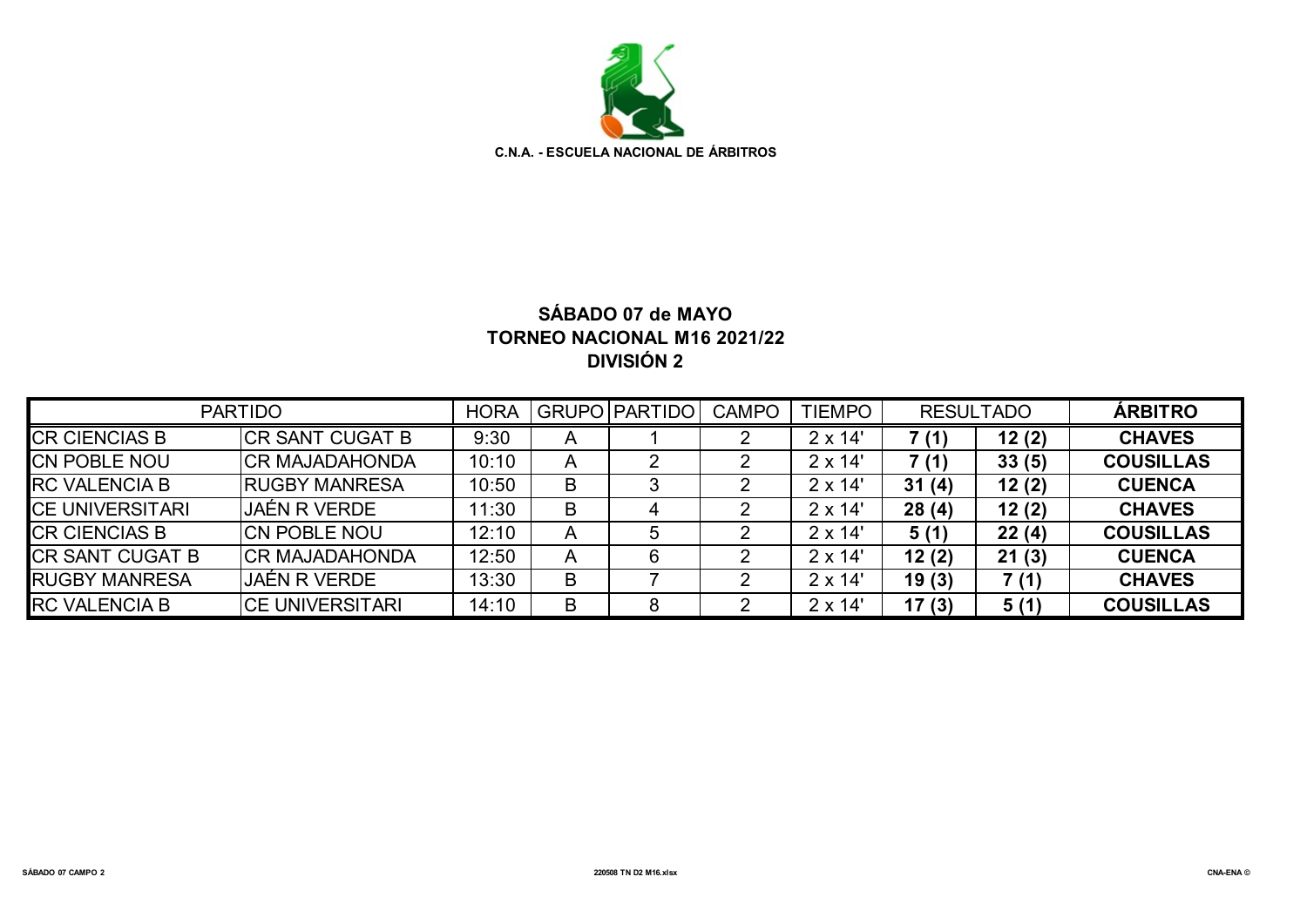

# **SÁBADO 07 de MAYO TORNEO NACIONAL M16 2021/22 DIVISIÓN 2**

| <b>PARTIDO</b><br><b>HORA</b> |                            |       |   | <b>GRUPO PARTIDO</b> | <b>CAMPO</b> | <b>TIEMPO</b>  | <b>RESULTADO</b> |        | <b>ÁRBITRO</b>      |
|-------------------------------|----------------------------|-------|---|----------------------|--------------|----------------|------------------|--------|---------------------|
| <b>AVR BARÇA RUGBI</b>        | ICP LES ABELLES            | 9:30  | C |                      |              | $2 \times 14'$ |                  | 5(1)   | <b>MORA</b>         |
| <b>CR TARRAGONA</b>           | <b>CR LICEO FRANCÉS B</b>  | 10:10 | C | 10                   |              | $2 \times 14'$ | 38(6)            |        | RODRÍGUEZ C.        |
| <b>CAU VALENCIA B</b>         | <b>IUE SANTBOIANA B</b>    | 10:50 | D | 11                   |              | $2 \times 14'$ | 21(3)            | 12(2)  | <b>MORA</b>         |
| <b>RC BADALONA</b>            | <b>CAR VERDE</b>           | 11:30 | D | 12                   |              | $2 \times 14'$ | 21(3)            | 5(1)   | <b>PARDO</b>        |
| <b>AVR BARÇA RUGBI</b>        | <b>ICR LICEO FRANCÉS B</b> | 12:10 | C | 13                   |              | $2 \times 14'$ |                  | 12(2)  | RODRÍGUEZ C.        |
| <b>CP LES ABELLES</b>         | <b>CR TARRAGONA</b>        | 12:50 | C | 14                   |              | $2 \times 14'$ |                  | 42 (6) | <b>PARDO</b>        |
| <b>IUE SANTBOIANA B</b>       | <b>CAR VERDE</b>           | 13:30 | D | 15                   |              | $2 \times 14'$ | 12(2)            | 7(1)   | <b>MORA</b>         |
| <b>CAU VALENCIA B</b>         | <b>RC BADALONA</b>         | 14:10 | D | 16                   |              | $2 \times 14'$ | 28(4)            | 7(1)   | <b>RODRÍGUEZ C.</b> |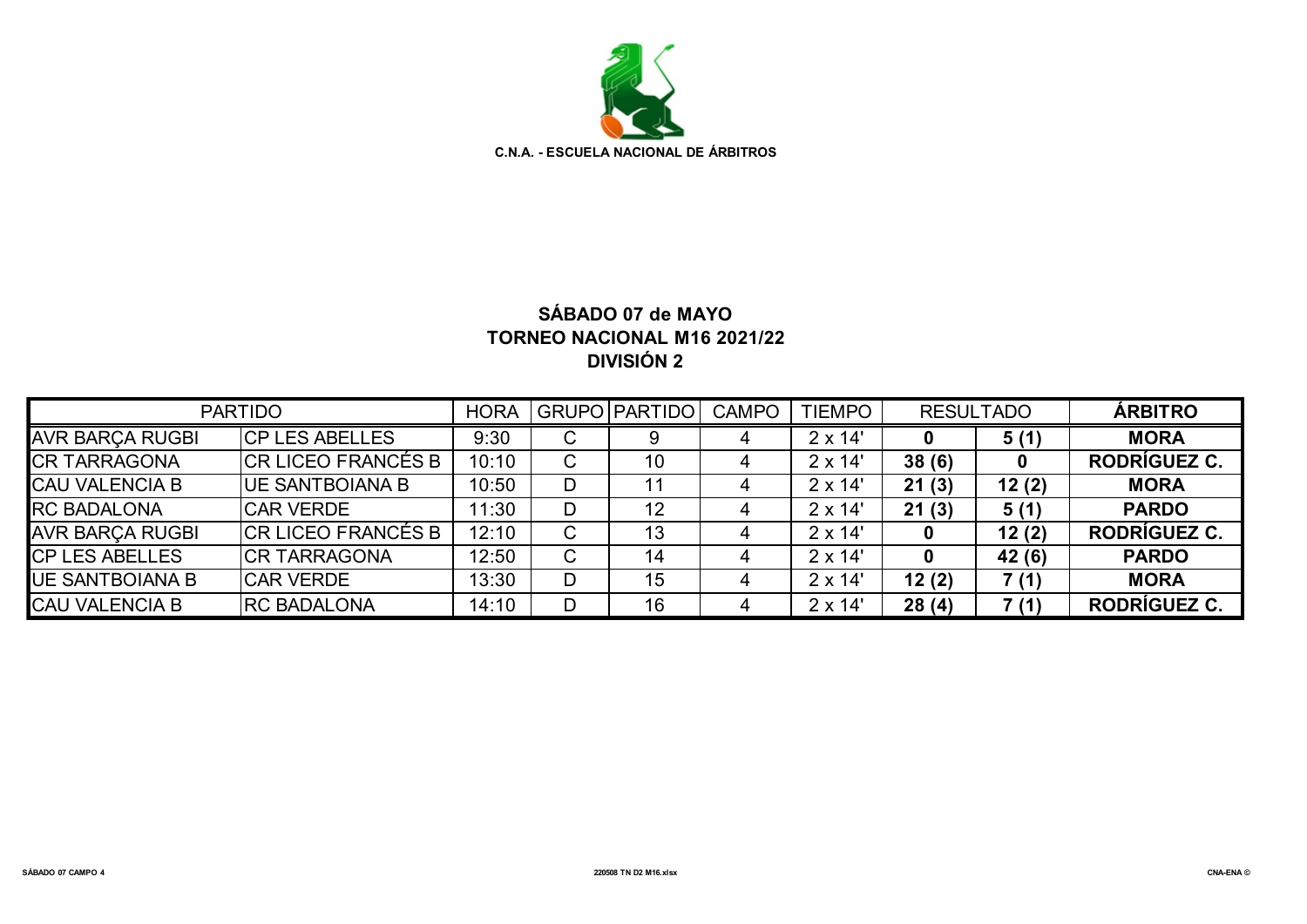

## **DOMINGO 08 de MAYO TORNEO NACIONAL M16 2021/22 DIVISIÓN 2**

| <b>PARTIDO</b>         |                         |       | <b>GRUPO</b>                  | <b>PARTIDO</b> | <b>CAMPO</b> | <b>TIEMPO</b>  | <b>RESULTADO</b> |    | <b>ÁRBITRO</b>   |
|------------------------|-------------------------|-------|-------------------------------|----------------|--------------|----------------|------------------|----|------------------|
| <b>CR SANT CUGAT B</b> | <b>ICP LES ABELLES</b>  | 9:30  | $1^\circ$ - $4^\circ$ PLATA   | 17             |              | $2 \times 14'$ | 34               |    | <b>COUSILLAS</b> |
| <b>CE UNIVERSITARI</b> | <b>IRC BADALONA</b>     | 10:10 | $1^\circ$ - $4^\circ$ PLATA   | 18             |              | $2 \times 14'$ |                  | 19 | <b>CHAVES</b>    |
| <b>CR MAJADAHONDA</b>  | ICR TARRAGONA           | 10:50 | $1^{\circ}$ - $4^{\circ}$ ORO | 19             |              | $2 \times 14'$ | 21               | 19 | <b>COUSILLAS</b> |
| <b>RC VALENCIA B</b>   | ICAU VALENCIA B         | 11:30 | $1^{\circ}$ - $4^{\circ}$ ORO | 20             |              | $2 \times 14'$ |                  | 10 | <b>CUENCA</b>    |
| <b>CP LES ABELLES</b>  | <b>ICE UNIVERSITARI</b> | 12:10 | 3º - 4º PLATA                 | 21             |              | $2 \times 14'$ | 0                | 14 | <b>CHAVES</b>    |
| <b>CR SANT CUGAT B</b> | <b>IRC BADALONA</b>     | 12:50 | 1º - 2º PLATA                 | 22             |              | $2 \times 14'$ | 17               | 14 | <b>CUENCA</b>    |
| <b>CR TARRAGONA</b>    | <b>IRC VALENCIA B</b>   | 13:30 | $3^\circ$ - 4 $^\circ$ ORO    | 23             |              | $2 \times 14'$ | 47               | 8  | <b>CHAVES</b>    |
| <b>CR MAJADAHONDA</b>  | ICAU VALENCIA B         | 14:20 | <b>FINAL ORO</b>              | 24             |              | $2 \times 14'$ | 21               |    | <b>MULLOR</b>    |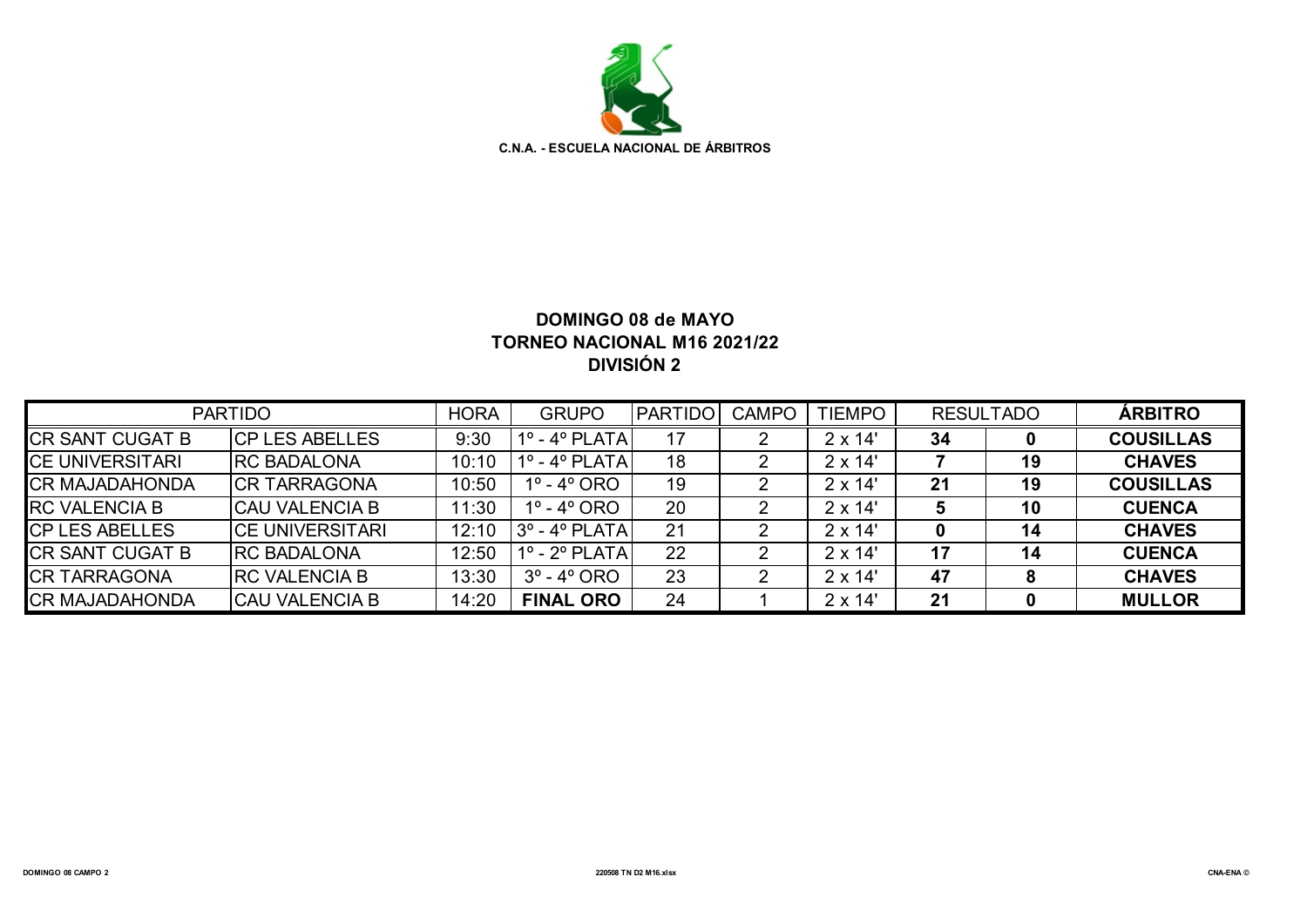

### **DOMINGO 08 de MAYO TORNEO NACIONAL M16 2021/22 DIVISIÓN 2**

| <b>PARTIDO</b>            |                         | <b>HORA</b> | <b>GRUPO</b>                        | <b>IPARTIDO</b> | <b>CAMPO</b> | <b>TIEMPO</b>  | <b>RESULTADO</b> |    | <b>ÁRBITRO</b> |
|---------------------------|-------------------------|-------------|-------------------------------------|-----------------|--------------|----------------|------------------|----|----------------|
| <b>CR CIENCIAS B</b>      | <b>AVR BARCA RUGBI</b>  | 9:30        | $1^\circ$ - $4^\circ$ COBRE         | 25              |              | $2 \times 14'$ | 26               |    | RODRÍGUEZ C.   |
| <b>JAÉN R VERDE</b>       | <b>CAR VERDE</b>        | 10:10       | $1^\circ$ - $4^\circ$ COBRE         | 26              |              | $2 \times 14'$ | 14               | 17 | <b>PARDO</b>   |
| <b>ICN POBLE NOU</b>      | ICR LICEO FRANCÉS B     | 10:50       | $1^\circ$ - $4^\circ$ BRONCE        | 27              |              | $2 \times 14'$ | 12               | 0  | RODRÍGUEZ C.   |
| <b>RUGBY MANRESA</b>      | IUE SANTBOIANA B        | 11:30       | $1^\circ$ - $4^\circ$ BRONCE        | 28              |              | $2 \times 14'$ |                  | 14 | <b>MORA</b>    |
| <b>AVR BARCA RUGBI</b>    | <b>JAÉN R VERDE</b>     | 12:10       | $3^{\circ}$ - 4 $^{\circ}$ COBRE    | 29              |              | $2 \times 14'$ | 14               | 17 | <b>PARDO</b>   |
| <b>CR CIENCIAS B</b>      | <b>CAR VERDE</b>        | 12:50       | $1^\circ$ - $2^\circ$ COBRE         | 30              |              | $2 \times 14'$ | 10               | 15 | RODRÍGUEZ C.   |
| <b>CR LICEO FRANCÉS B</b> | <b>IRUGBY MANRESA</b>   | 13:30       | $3^{\circ}$ - 4 $^{\circ}$ BRONCE I | 31              |              | $2 \times 14'$ | 0                |    | <b>PARDO</b>   |
| <b>CN POBLE NOU</b>       | <b>IUE SANTBOIANA B</b> | 14:10       | $1^\circ$ - 2 $^\circ$ BRONCE I     | 32              |              | $2 \times 14'$ | 19               | 0  | RODRÍGUEZ C.   |